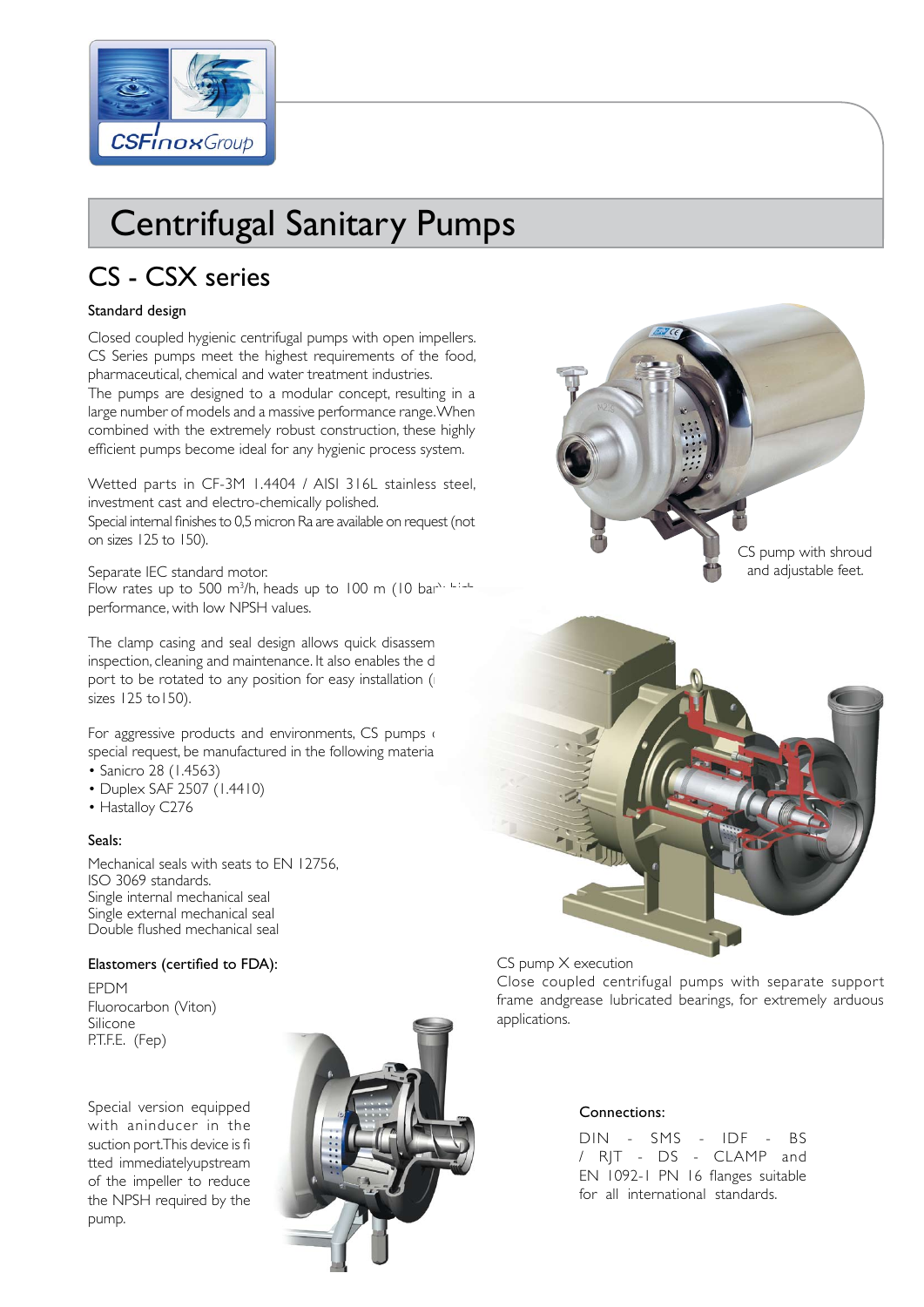A wide range of 29 models divided into 4 groups.

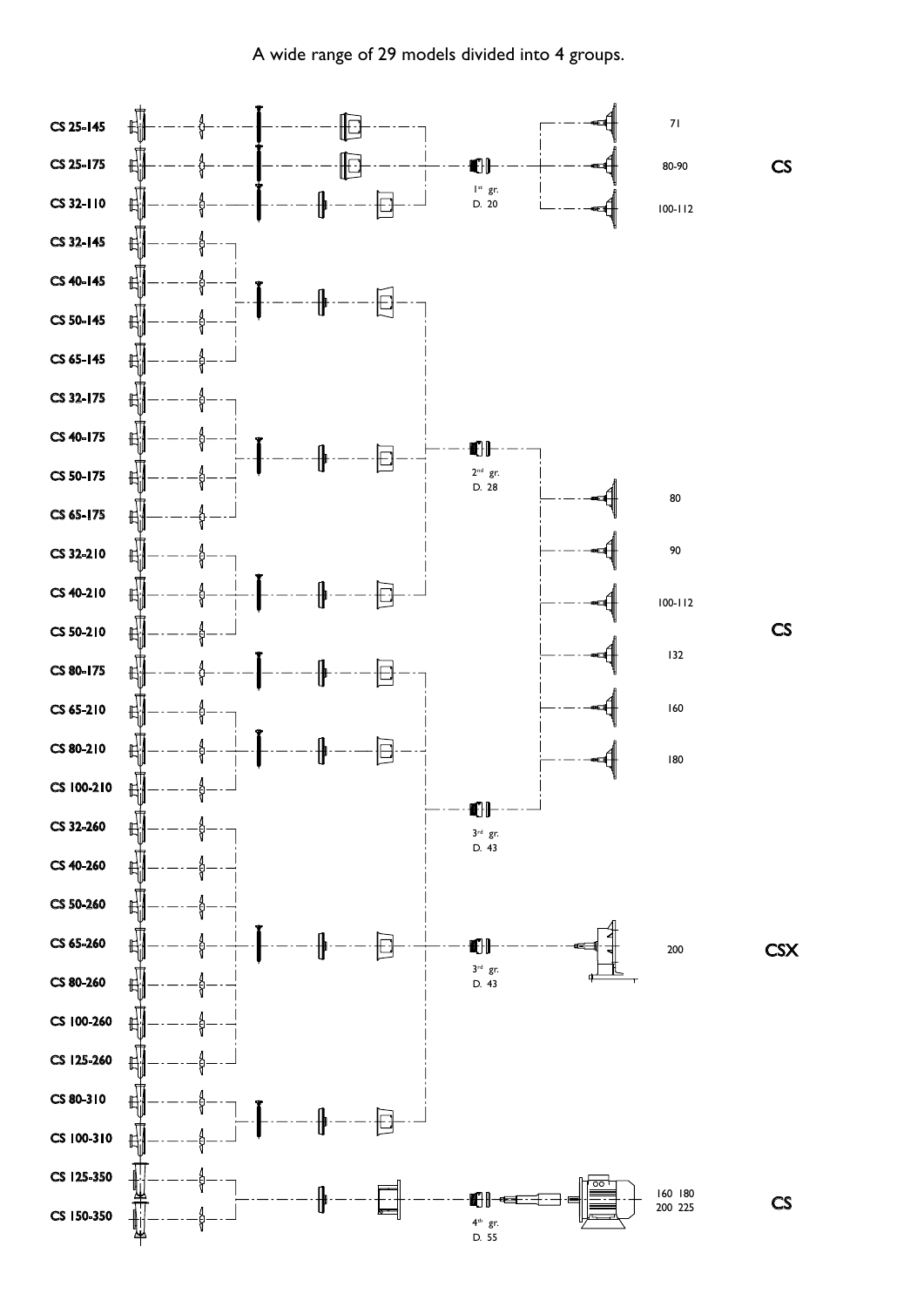#### GENERAL DIAGRAMS

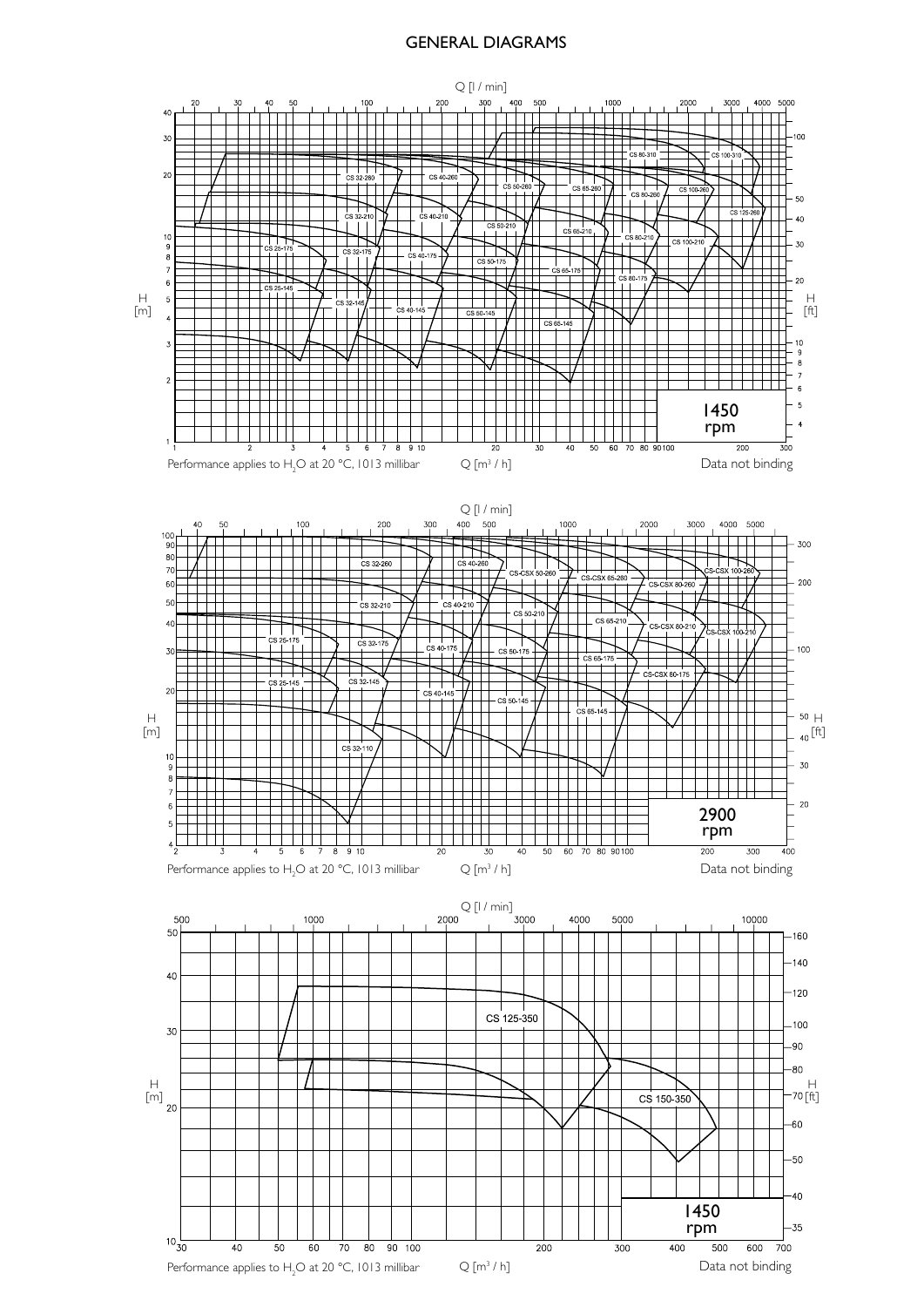#### OVERALL DIMENSIONS



Dimensions not binding - DN = DIN 11851 male threaded connections with standard IEC/EN motors

| Pumps       | <b>IEC</b> motors<br>size: | DNa | <b>DNm</b> | A   | B   | C   | D   | E   | F          | G   | н   | K.         | K'  | $\mathbf{I}$ | $\mathbf{I}$ | ľ   | L   |
|-------------|----------------------------|-----|------------|-----|-----|-----|-----|-----|------------|-----|-----|------------|-----|--------------|--------------|-----|-----|
|             | 71                         |     |            |     |     | 117 |     |     | 335        |     |     | 410        | 532 |              |              | 300 | 239 |
| CS 25-145   | 80<br>90                   | 32  | 25         | 75  | 44  | 123 | 190 | 178 | 359<br>403 | 81  | 158 | 434<br>478 | 541 | 145          | 303          | 340 | 298 |
|             | 71                         |     |            |     |     | 117 |     |     | 335        |     |     | 400        | 522 |              |              | 306 | 239 |
| CS 25-175   | 80<br>90                   | 32  | 25         | 65  | 134 | 123 | 190 | 178 | 359<br>403 | 96  | 164 | 424<br>468 | 531 | 49           | 313          | 346 | 298 |
|             | 100                        |     |            |     |     | 138 | 301 | 225 | 454        |     | 210 | 519        | 619 |              | 359          | 353 | 330 |
|             | 112<br>71                  |     |            |     |     | 117 |     |     | 466<br>335 |     |     | 531<br>405 | 527 |              |              | 291 | 239 |
| $CS$ 32-110 | 80<br>90                   | 40  | 32         | 70  | 137 | 123 | 190 | 178 | 359<br>403 | 65  | 149 | 429<br>473 | 536 | 110          | 259          | 331 | 298 |
|             | 80                         |     |            |     |     | 138 | 231 |     | 374        |     | 208 | 454        |     |              | 353          | 372 | 298 |
| CS 32-145   | 90<br>100                  | 40  | 32         | 80  | 167 | 139 | 301 | 225 | 418<br>455 | 85  | 225 | 498<br>535 | 566 | 145          | 370          | 430 | 330 |
|             | 112<br>80                  |     |            |     |     |     |     |     | 467<br>375 |     |     | 547<br>455 |     |              |              |     |     |
| CS 32-175   | 90                         | 40  | 32         | 80  | 167 | 139 | 231 | 225 | 419        | 95  | 213 | 499        | 567 | 150          | 363          | 385 | 298 |
|             | 100<br>112                 |     |            |     |     | 40  | 301 |     | 456<br>468 |     | 230 | 536<br>548 |     |              | 380          | 435 | 330 |
|             | 80<br>90                   |     |            |     |     | 139 | 231 |     | 375<br>4 9 |     | 221 | 455<br>499 | 567 |              | 386          | 385 | 298 |
| CS 32-210   | 100                        | 40  | 32         | 80  | 158 | 40  | 301 | 225 | 456        | 110 | 238 | 536        | 636 | 165          | 403          | 443 | 330 |
|             | 112<br>90                  |     |            |     |     | 163 | 231 |     | 443        |     | 221 | 533        | 601 |              | 393          | 385 | 298 |
| CS 32-260   | 100<br>112                 | 50  | 32         | 90  | 184 | 164 | 301 | 225 | 480<br>492 | 40  | 238 | 570<br>582 | 670 | 172          | 410          | 443 | 330 |
|             | 80                         |     |            |     |     | 139 | 231 |     | 375        |     | 208 | 455        | 567 |              | 341          | 372 | 298 |
| CS 40-145   | 90<br>100                  | 50  | 40         | 80  | 168 |     | 301 | 225 | 418<br>455 | 90  |     | 498<br>535 |     | 133          | 358          |     |     |
|             | 112<br>80                  |     |            |     |     | 40  |     |     | 467<br>377 |     | 225 | 547<br>457 | 636 |              |              | 430 | 330 |
| CS 40-175   | 90                         | 50  | 40         | 80  | 169 | 4   | 231 | 225 | 421        | 95  | 213 | 501        | 569 | 150          | 363          | 377 | 298 |
|             | 100<br>112                 |     |            |     |     | 42  | 301 |     | 458<br>470 |     | 230 | 538<br>550 | 638 |              | 380          | 435 | 330 |
|             | 80<br>90                   |     |            |     |     | 4   | 231 |     | 377<br>421 |     | 221 | 457<br>501 | 569 |              | 386          | 385 | 298 |
| CS 40-210   | 100                        | 50  | 40         | 80  | 6   | 42  | 301 | 225 | 458        | 115 | 238 | 538        | 638 | 165          | 403          | 443 | 330 |
|             | 112<br>90                  |     |            |     |     | 163 | 231 |     | 470<br>443 |     | 221 | 550<br>543 | 611 |              | 393          | 385 | 298 |
| CS 40-260   | 100<br>112                 | 50  | 40         | 100 | 194 | 164 | 301 | 225 | 480<br>492 | 145 | 238 | 580<br>592 | 680 | 172          | 410          | 443 | 330 |
|             | 80                         |     |            |     |     | 4   | 231 |     | 377        |     | 208 | 457        | 569 |              | 353          | 372 | 298 |
| CS 50-145   | 90<br>100                  | 65  | 50         | 80  | 170 |     |     | 225 | 421<br>458 | 95  |     | 501<br>538 |     | 145          |              |     |     |
|             | 112<br>80                  |     |            |     |     | 42  | 301 |     | 470<br>377 |     | 225 | 550<br>457 | 638 |              | 370          | 430 | 330 |
| CS 50-175   | 90                         | 65  | 50         | 80  | 169 | 4   | 231 | 225 | 421        | 100 | 213 | 501        | 569 | 150          | 363          | 377 | 298 |
|             | 100<br>112                 |     |            |     |     | 42  | 301 |     | 458<br>470 |     | 230 | 538<br>550 | 638 |              | 380          | 435 | 330 |
|             | 90                         | 65  |            | 80  |     | 4   | 231 |     | 421        |     | 221 | 501        | 569 |              | 386          | 385 | 298 |
| CS 50-210   | 100<br>112                 |     | 50         |     | 6   | 142 | 301 | 225 | 458<br>470 | 120 | 238 | 538<br>550 | 638 | 165          | 402          | 443 | 330 |
| CS 50-260   | 100<br>112                 | 65  | 50         | 90  | 185 | 165 | 301 | 225 | 481<br>493 | 145 | 238 | 571<br>583 | 671 | 175          | 413          | 443 | 330 |
|             | 80<br>90                   | 80  | 65         | 79  | 173 | 145 | 231 | 225 | 381<br>425 | 112 | 208 | 460<br>504 | 572 | 145          | 353          | 372 | 298 |
| CS 65-145   | 100                        | 80  | 65         | 79  | 173 | 146 | 301 | 225 | 462        | 112 | 225 | 541<br>553 | 642 | 145          | 370          | 430 | 330 |
|             | 112<br>90                  |     |            |     |     | 44  | 231 |     | 474<br>424 |     | 213 | 504        | 572 |              | 363          | 377 | 298 |
| CS 65-175   | 100<br>112                 | 80  | 65         | 80  | 172 | 145 | 301 | 225 | 461<br>473 | 120 | 230 | 541<br>553 | 641 | 150          | 380          | 435 | 330 |
|             | 90                         |     |            |     |     | 168 | 231 |     | 448        |     | 221 | 538        | 605 |              | 386          | 385 | 298 |
| CS 65-210   | 100<br>112                 | 80  | 65         | 90  | 189 | 169 | 301 | 225 | 485<br>497 | 135 | 238 | 575<br>587 | 675 | 165          | 403          | 443 | 330 |
| CS 65-260   | 100<br>112                 | 80  | 65         | 100 | 198 | 168 | 301 | 225 | 484<br>496 | 155 | 238 | 584<br>596 | 684 | 205          | 443          | 443 | 330 |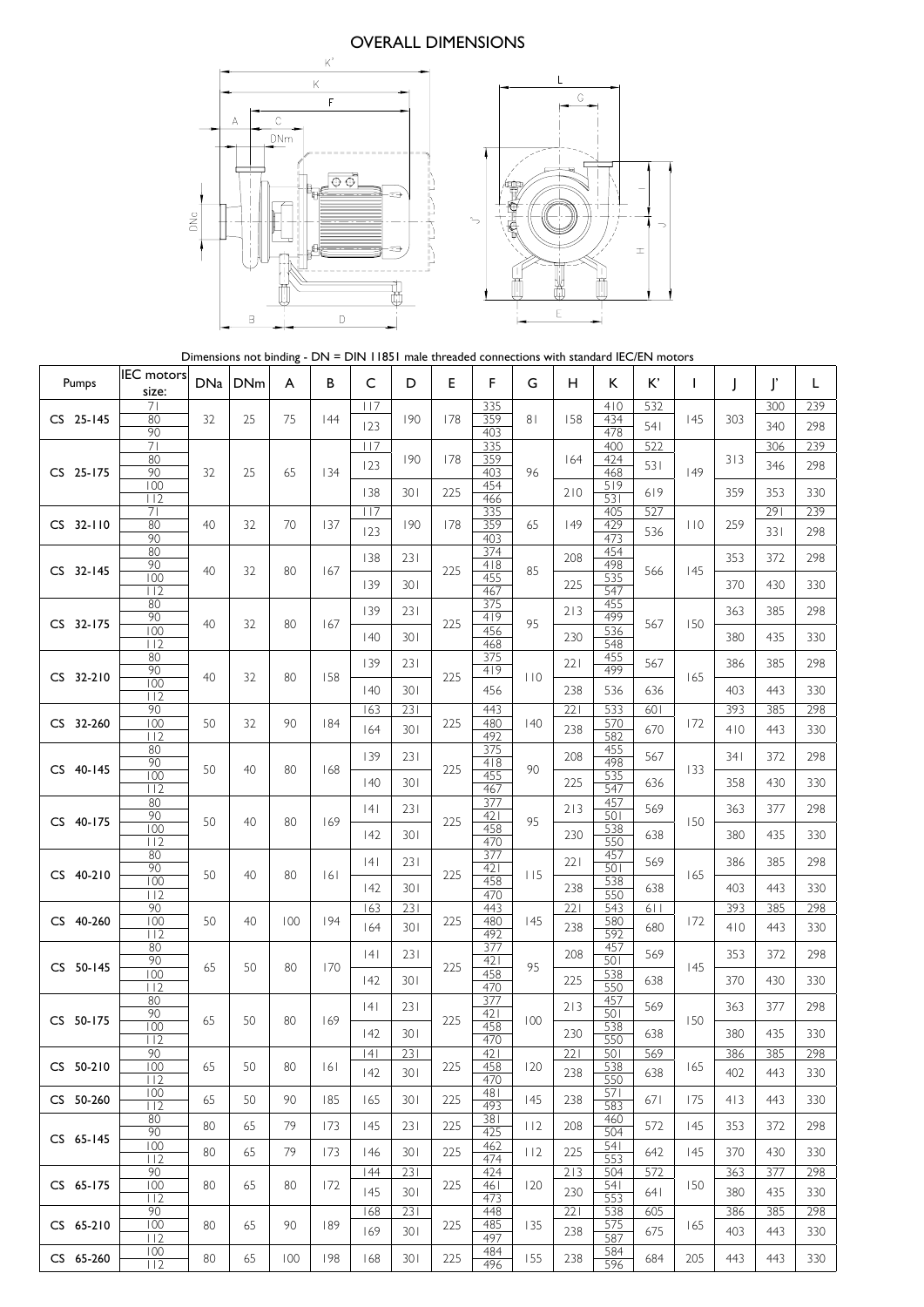| 80-175<br>CS | 100                                | $\cap$<br>vv | oη<br>öU | $\cap$ | 204             | 74                       | 30 | つつに   | 490       | 39 | 230 | 590 | 690 | . 64 | 394 | 42F                         | 330 |
|--------------|------------------------------------|--------------|----------|--------|-----------------|--------------------------|----|-------|-----------|----|-----|-----|-----|------|-----|-----------------------------|-----|
|              | $\sim$<br>$\overline{\phantom{a}}$ |              |          | vv     |                 |                          |    | $22-$ | 502       |    |     | 602 |     |      |     | ر_ ر                        |     |
| 80-210<br>CS | 100                                | $\cap$       | 80       | 00     | 20 <sub>1</sub> | $\sim$                   | 30 | つつに   | 487<br>__ | 45 | 238 | 587 | 687 |      | 403 | $44^\circ$                  | 330 |
|              |                                    | vv           |          |        |                 |                          |    | 22J   | 499       |    |     | 599 |     | 165  |     |                             |     |
| 80-260<br>CS | 100                                | $\sim$       | 80       | 00     | 20 <sub>1</sub> | $\overline{\phantom{a}}$ | 30 | つつに   | 487       | 65 | 238 | 587 | 687 | 209  | 447 | $\Delta\Delta$ <sup>-</sup> | 330 |
|              |                                    | vv           |          |        |                 |                          |    | 223   | 499       |    |     | 599 |     |      |     |                             | ںدد |





Dimensions not binding - DN = DIN 11851 male threaded connections with standard IEC/EN motors

| Pumps      | <b>IEC</b> motors<br>size: |     | DNa DNm | A       | В   | C          | D          | Е   | E,         | F           | G   | н          | κ          | K,         |     |            | ľ          | L          |
|------------|----------------------------|-----|---------|---------|-----|------------|------------|-----|------------|-------------|-----|------------|------------|------------|-----|------------|------------|------------|
|            | 132 S                      |     |         |         |     |            |            |     |            |             |     |            |            |            |     |            |            |            |
| CS 32-210  | 132 M                      | 40  | 32      | 80      | 158 | 6          | 309        | 225 | 198        | 571         | 110 | 238        | 651        | 735        | 165 | 403        | 460        | 370        |
|            | 160<br>132 S               |     |         |         |     | 206<br>185 | 446<br>318 |     | 254<br>198 | 733<br>595  |     | 238        | 813<br>685 | 907<br>769 |     | 410        | 546<br>460 | 478<br>370 |
| CS 32-260  | 132 M<br>160               | 50  | 32      | 90      | 184 | 225        | 450        | 225 | 254        | 752         | 40  | 247        | 842        | 940        | 172 | 419        | 555        | 478        |
|            | 132 S                      |     |         |         | 169 | 164        | 301        |     | 198        | 574         | 95  | 230        | 654        | 738        | 150 | 380        | 460        | 370        |
| CS 40-175  | 132 M<br>160               | 50  | 40      | 80      | 6   | 208        | 438        | 225 | 254        | 735         | 115 | 238        | 815        | 909        | 165 | 403        | 546        | 478        |
| CS 40-210  | 132 S<br>132 M             | 50  | 40      | 80      | 6   | 164        | 309        | 225 | 198        | 574         | 115 | 238        | 654        | 738        | 165 | 403        | 460        | 370        |
|            | 160                        |     |         |         |     | 208        | 446        |     | 254        | 735         |     |            | 815        | 909        |     |            | 546        | 478        |
| CS 40-260  | 132 S<br>132 M             | 50  | 40      | 100     | 194 | 185        | 318        | 225 | 198        | 595         | 145 | 238        | 695        | 779        | 172 | 410        | 460        | 370        |
|            | 160<br>180                 |     |         |         |     | 225        | 494<br>532 |     | 254<br>279 | 752<br>779  |     | 247        | 852<br>879 | 950        |     | 419        | 555        | 478        |
| CS 50-145  | 132                        | 65  | 50      | 80      | 170 | 164        | 300        | 225 | 198        | 574         | 95  | 225        | 654        | 738        | 145 | 370        | 447        | 370        |
| CS 50-175  | 132 S<br>132 M             | 65  | 50      | 80      | 169 | 164        | 301        | 225 | 198        | 574         | 100 | 230        | 654        | 738        | 150 | 380        | 452        | 370        |
|            | 160                        |     |         |         |     | 208        | 438        |     | 254        | 735         |     |            | 815        | 909        |     |            | 538        | 478        |
|            | 132 S<br>132 M             |     | 50      | 80      | 6   | 164        | 309        |     | 198        | 574         |     | 238        | 654        | 738        | 165 | 403        | 460        | 370        |
| CS 50-210  | 160<br>180                 | 65  |         |         | 7   | 208<br>223 | 446<br>494 | 225 | 254<br>279 | 735<br>777  | 120 | 248        | 815<br>857 | 909<br>928 |     | 4 3        | 546<br>556 | 478        |
| CS 50-260  | 160                        | 65  | 50      | 90      | 186 | 228        | 450        | 225 | 254        | 755         | 145 | 247        | 845        | 943        | 175 | 422        | 555        | 478        |
|            | 180<br>132 S               |     |         |         |     |            | 494        |     | 279        | 782         |     |            | 872        |            |     |            |            |            |
| CS 65-145  | 132 M                      | 80  | 65      | 79      | 173 | 168        | 300        | 225 | 198        | 578         | 112 | 225        | 657        | 741        | 145 | 370        | 447        | 370        |
|            | 160<br>132 S               |     |         |         |     | 212<br>167 | 437<br>301 |     | 254<br>198 | 739<br>577  |     |            | 818<br>657 | 912<br>741 |     |            | 533<br>452 | 478<br>370 |
| CS 65-175  | 132 M<br>160               | 80  | 65      | 80      | 172 | 211<br>224 | 482        | 225 | 254        | 738         | 120 | 230        | 818        | 912        | 150 | 380        |            |            |
|            | 180                        |     |         |         | 173 |            | 493        |     | 279        | 778         |     | 241        | 858        | 929        |     | 391        | 538        | 478        |
| CS 65-210  | 160<br>180                 | 80  | 65      | 90      | 189 | 231        | 450<br>494 | 225 | 254<br>279 | 758<br>785  | 135 | 247        | 848<br>875 | 946        | 165 | 412        | 555        | 478        |
|            | 132 S<br>132 M             |     |         |         |     | 190        | 318        |     | 198        | 600         |     | 238        | 700        | 784        | 205 | 443        | 460        | 370        |
| CS 65-260  | 160                        | 80  | 65      | 100     | 198 | 230        | 450        | 225 | 254        | 757         | 155 | 247        | 857        | 955        | 205 | 452        | 555        | 478        |
|            | 180<br>132 S               |     |         |         | 204 | 195        | 494<br>316 |     | 279<br>198 | 784<br>603  |     | 230        | 884<br>703 | 787        |     | 394        | 452        | 370        |
| CS 80-175  | 160                        | 100 | 80      | 100     | 205 | 236        | 449        | 225 | 254        | 763         | 139 | 241        | 863        | 961        | 164 | 405        | 549        | 478        |
|            | 180<br>132 S               |     |         |         |     | 193        | 493<br>318 |     | 279<br>198 | 790<br>603  |     | 238        | 890<br>703 | 787        | 165 | 403        | 460        | 370        |
| CS 80-210  | 160<br>180                 | 100 | 80      | 100     | 201 | 233        | 450<br>494 | 225 | 254<br>279 | 760<br>787  | 145 | 247        | 860<br>887 | 958        | 164 | 4 1        | 555        | 478        |
|            | 132 S                      |     |         |         |     | 193        | 318        |     | 198        | 603         |     | 238        | 703        | 787        |     | 447        | 460        | 370        |
| CS 80-260  | 132 M<br>160               | 100 | 80      | 100     | 201 | 233        | 494        | 225 | 254        | 760         | 165 | 247        | 860        | 958        | 209 | 456        | 555        | 478        |
| CS 80-310  | 160<br>180                 | 100 | 80      | 100     | 202 | 235        | 495<br>533 | 225 | 254<br>279 | 767<br>827  | 200 | 250        | 867<br>927 | 994        | 250 | 500        | 560        | 480        |
| CS 100-210 | 132                        | 125 | 100     | $\perp$ | 219 | 200        | 318        | 225 | 198        | 610         | 6   | 238        | 721        | 805        | 214 | 452        | 460        | 370        |
|            | 180<br>132 M               |     |         |         |     | 240<br>195 | 494<br>318 |     | 279<br>198 | 794<br>605  |     | 247<br>238 | 905<br>720 | 976<br>804 |     | 461<br>454 | 555<br>460 | 478<br>370 |
| CS 100-260 | 160                        | 125 | 100     | 115     | 218 | 235        | 454        | 225 | 254        | 762         | 186 | 247        | 877        | 975        | 216 | 463        | 555        | 478        |
|            | 180<br>160                 |     |         |         |     | 235        | 494<br>495 |     | 279<br>254 | 789<br>771  |     | 247        | 904<br>886 |            |     |            |            |            |
| CS 100-310 | 180                        | 125 | 100     | 115     | 221 | 239        | 533        | 225 | 279        | 831         | 214 | 250        | 946        | 1013       | 259 | 509        | 560        | 480        |
| CS 125-260 | 132 M<br>160               | 150 | 125     | 10      | 223 | 203<br>244 | 318<br>450 | 225 | 198<br>254 | 613<br>77 I | 206 | 238<br>247 | 723<br>881 | 621<br>979 | 216 | 454<br>463 | 460<br>555 | 370<br>478 |
|            | 180                        |     |         |         |     |            | 494        |     | 279        | 798         |     |            | 908        |            |     |            |            |            |